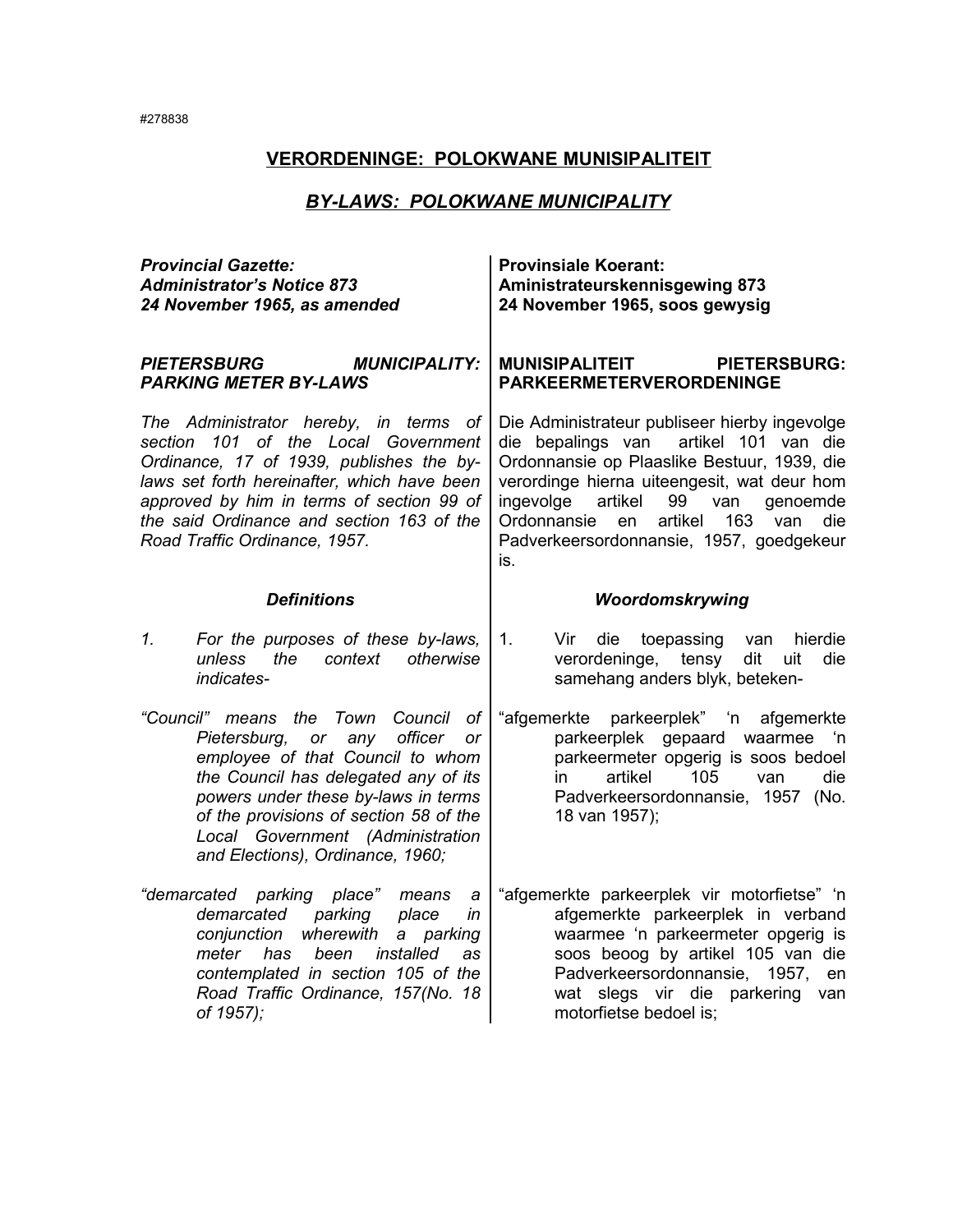| "demarcated parking place for motor cycles"<br>means a demarcated parking place<br>in conjunction wherewith a parking<br>meter<br>has<br>been<br>installed<br>as<br>contemplated in section 105 of the<br>Road Traffic Ordinance, 1957, and<br>intended for the use of motor cycles<br>only;                                                                                            | "motorfiets" 'n selfaangedrewe voertuig wat<br>twee wiele het.                                                                                                                                                                                                                                                                                                                     |
|-----------------------------------------------------------------------------------------------------------------------------------------------------------------------------------------------------------------------------------------------------------------------------------------------------------------------------------------------------------------------------------------|------------------------------------------------------------------------------------------------------------------------------------------------------------------------------------------------------------------------------------------------------------------------------------------------------------------------------------------------------------------------------------|
| "motor cycle" means a self-propelled vehicle<br>which has two wheels;                                                                                                                                                                                                                                                                                                                   | "parkeermeter" 'n toestel wat, nadat 'n<br>muntstuk daarin geplaas is, of wat,<br>nadat 'n muntstuk daarin geplaas is<br>en dit ingevolge artikel 2 in werking<br>gestel is, die tydsverloop outomaties<br>registreer en sigbaar aandui volgens<br>die muntstuk wat daarin geplaas is en<br>dit sluit enige paal of vaste voorwerp<br>waaraan dit gemonteer is in;                 |
| "parking<br>meter"<br>device<br>for<br>means<br>а<br>automatically registering and visibly<br>recording the passage of time in<br>accordance with the insertion of a<br>coin therein, or in accordance with<br>the insertion of a coin therein<br>followed by it being put into operation<br>in terms of section2, and shall<br>include any post or fixture to which it<br>is attached; | "parkeertermyn" die tydsduur waarin daar in<br>afgemerkte<br>parkeerplek<br>'n<br>Οf<br>afgemerkte<br>parkeerplek<br>vir<br>mtotorfietse<br>geparkeer kan<br>word<br>nadat sodanige muntstuk as wat die<br>Raad van tyd tot tyd by besluit<br>vasstel, in die parkeermeter geplaas<br>is en waar van toepassing<br>die<br>parkeermeter ingevolge artikel 2 in<br>werking gestel is |
| "parking period" means that period of<br>parking in a demarcated parking<br>place or demarcated parking place<br>for motor cycles which is permitted<br>by the insertion into a parking meter<br>of such coin as the Council shall from<br>time to time by resolution determine,<br>and where applicable, the putting into<br>operation of the parking meter in<br>terms of section 2;  | "Raad"<br>die Stadsraad van Pietersburg of<br>enige beampte of werknemer van<br>daardie Raad aan wie die Raad enige<br>bevoegdhede<br>ingevolge<br>sy<br>van<br>hierdie verordeninge kragtens<br>die<br>bepalings van artikel 58 van die<br>Ordonnansie op Plaaslike Bestuur<br>(Administrasie en Verkiesings), 1960,<br>gedelegeer het;                                           |
| "vehicle" means a vehicle as defined in the<br>Road Traffic Ordinance, 1957, and<br>which has more than two wheels.                                                                                                                                                                                                                                                                     | ""voertuig" 'n voertuig soos omskryf in die<br>Padverkeersordonnansie, 1957, en<br>wat meer as twee wiele het.                                                                                                                                                                                                                                                                     |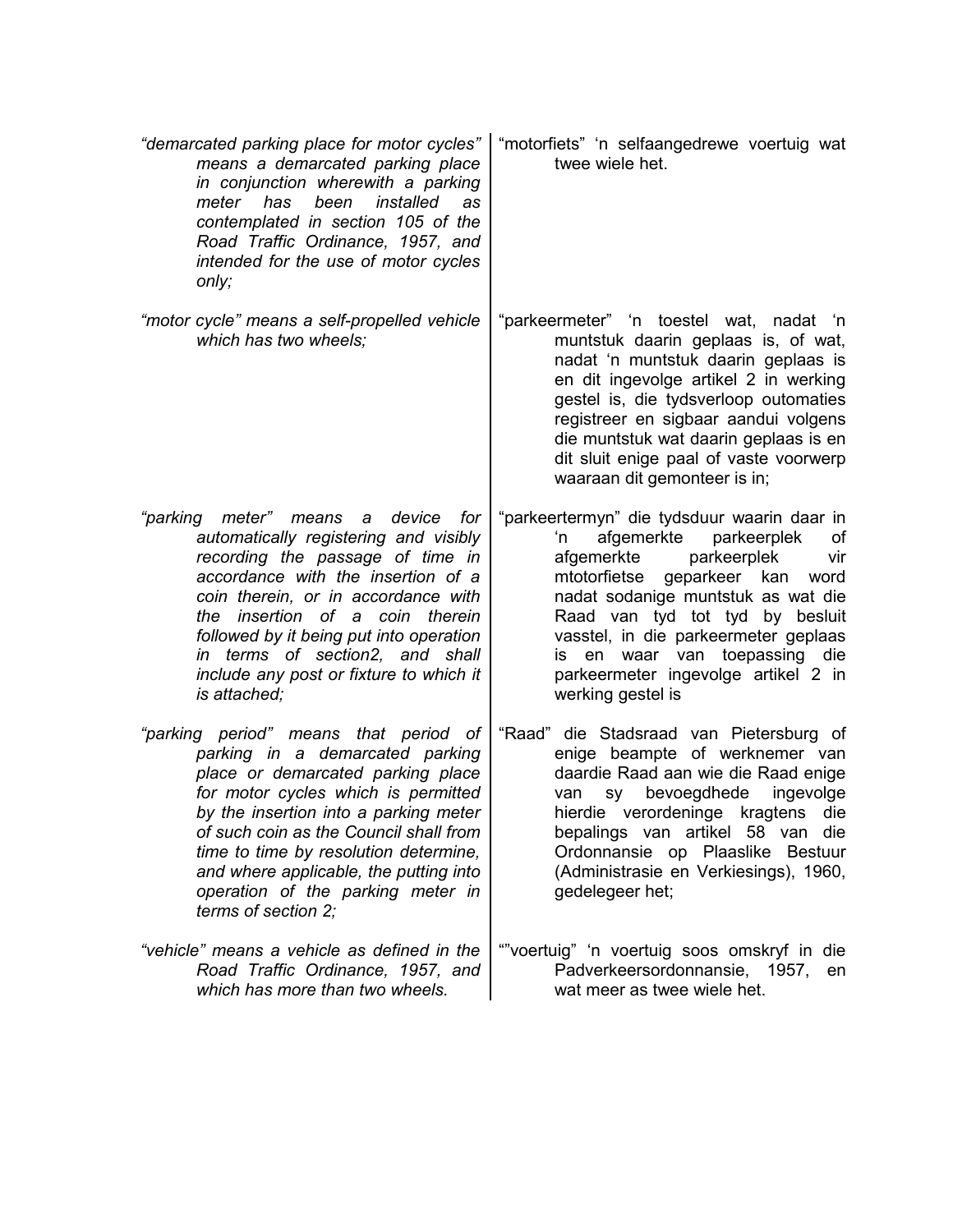- *2. No person shall park any vehicle or motor cycle, or cause any vehicle or motor cycle to be parked in any demarcated parking place or demarcated parking place for motor cycles unless there shall be at the same time inserted by him or on his behalf in the parking meter a coin or coins as prescribed in terms of section 5 or any other relevant resolution of the Council, and if it is a parking meter which is not put into operation by the insertion of a coin only, unless such parking meter is thereafter put into operation by turning the handle attached thereto fully towards the right until it automatically registers and visibly shows the passage of time; Provided that:-*
- *(a) such coin or coins need only be inserted during such hours as the Council may by resolution prescribe and as shall be indicated by notice or sing in respect of every demarcated parking place but in any event not between 1 pm on Saturdays and 8 am on Mondays;*
- *(b) subject to the provisions of subsection (c), it shall be lawful without such payment to park a vehicle or motor cycle in a vacant demarcated parking place or demarcated parking place for motor cycles for such a part and such part only of any parking period as a parking meter may indicate to be unexpired;*
- 2. Niemand mag 'n voertuig of motorfiets in 'n afgemerkte parkeerplek of afgemerkte parkeerplek vir motorfietse parkeer of laat parkeer nie, tensy hy, of iemand namens hom, op diè tydstip 'n muntstuk of muntstukke ooreenkosmtig die bepalings van artikel 5, of enige ander toepaslike raadsbesluit, in die parkeermeter wat aan sodanige afgemerkte parkeerplek toegewys is, plaas, en as dit 'n parkeermeter is wat nie slegs deur die plasing van 'n muntstuk daarin in werking gestel word nie, tensy sodanige parkeermeter daarna in werking gestel word deur die handvatsel wat daaraan gemonteer is heeltemal na regs te draai totdat dit die tydsverloop outomaties register en sigbaar aandui.
- (a) sodanige muntstuk of muntstukke nie daarin geplaas hoef te word nie gedurende die tydperk wat by raadsbesluit voorgeskryf word, en wat by kennisgewing of met 'n teken vir elke afgemerkte parkeerplek aangedui word, maar in elk geval nie gedurende die tydperk wat strek van 1 nm op Saterdae tot 8 vm op Maandae nie;
- (b) behoudens die bepalings van subartikel (c) dit wettig is om 'n voertuig of motorfiets in 'n leë afgemerkte parkeerplek of afgemerkte parkeerplek vir motorfietse te parkeer gedurende 'n parkeertermyn wat volgens die parkeermeter onverstreke is, sonder om die voorgeskrewe bedrag te betaal, maar dan net gedurende die onverstreke gedeelte van die parkeertermyn;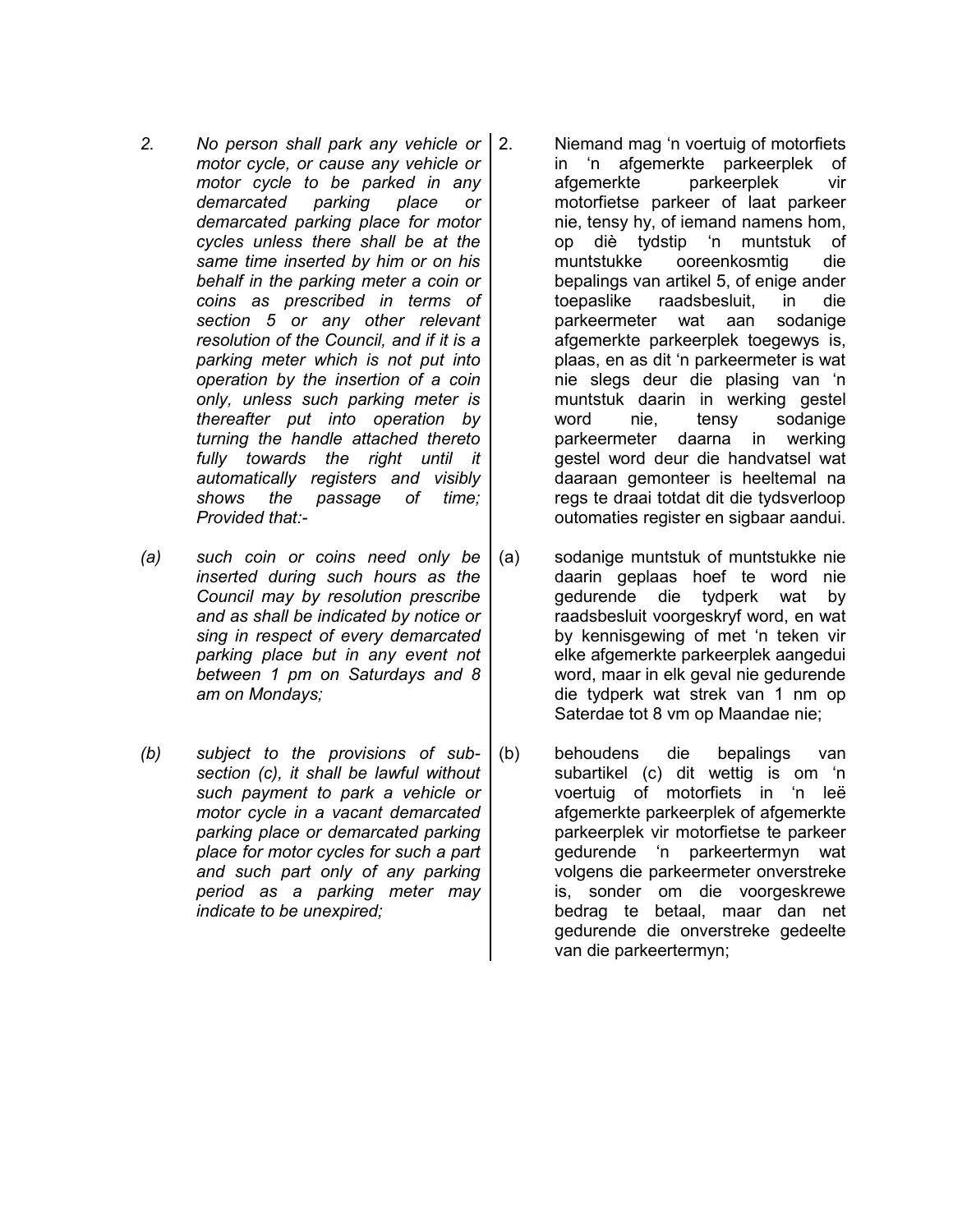- *(c) where a person has ascertained that the parking meter of a demarcated parking place or demarcated parking place for motor cycles is not operating or not operating properly, he shall be entitled to leave a vehicle or a motor cycle in that parking place but shall in that case immediately inform the chief traffic officer by the quickest possible means of the facts, including the registration number, if any, of the said vehicle or motor cycle.*
- *3. It shall be unlawful, either with or without the insertion of a fresh coin in the parking meter, and, where applicable the putting into operation again the parking meter in terms of section 2, to leave any vehicle or motor cycle in a demarcated parking place or demarcated parking place for motorcycles after the expiry of a parking period as indicated by the parking meter, or to return the vehicle or motor cycle to the said parking place within fifteen minutes of such expiry, or after such expiry to obstruct the use of that space for any other vehicle.*
- *4. The insertion of a prescribed coin in a parking meter in terms of these bylaws, and where applicable, the putting into operation thereof in terms of section 2, shall entitle the person inserting it to park a vehicle or a motor cycle in the appropriate demarcated parking place or demarcated parking place for motor cycles for the period corresponding with the payment so made: Provided that, notwithstanding the making of a payment as aforesaid, nothing in this section shall entitle any person to ignore a road traffic sign prohibiting the parking of vehicles between specified hours.*
- (c) indien iemand vasgestel het dat die parkeermeter vir 'n afgemerkte parkeerplek of afgemerkte parkeerplek vir motorfietse nie werk nie, of nie behoorlik werk nie, hy die reg het om 'n voertuig of 'n motorfiets in die parkeerplek te laat, maar dan moet hy die verkeershoof onmiddellik op die allergouste manier van die toedrag van sake verwittig en die registrasienommer van die voertuig of motorfiets indien dit 'n nommer het, verstrek.
- 3. Niemand mag, of hy nou al opnuut 'n muntstuk in die parkeermeter geplaas het of nie, 'n voertuig of motorfiets in 'n afgemerkte parkeerplek of afgemerkte parkeerplek vir motorfietse laat staan nadat die parkeertermyn volgens die parkeermeter verstryk het, en waar van toepassing, hy die parkeermeter ingevolge artikel 2 opnuut in werking gestel het, of die voertuig of motorfiets binne vyftien minute nadat diè termyn verstryk het, weer in genoemde parkeerplek stoot, of nadat diè termyn verstryk het verhoed dat diè parkeerplek vir ander voertuie gebruik word nie.
- 4. Wanneer iemand 'n muntstuk ingevolge hierdie verordeninge in 'n parkeermeter geplaas het en waar van toepassing die parkeermeter ingevolge artikel 2 in werking gestel het, het hy die reg om 'n voertuig of 'n motorfiets gedurende die termyn wat deur die bedrag wat hy aldus betaal het, gedek word, in die toepaslike afgemerkte parkeerplek of afgemerkte parkeerplek vir motorfietse te parkeer: Met dien verstande dat, al het iemand die bedrag aldus betaal, geen bepaling wat in hierdie artikel vervat is, aan hom die reg verleen om 'n padverkeersteken waarby dit verbied word om voertuie tussen bepaalde ure daar te parkeer te verontagsaam nie.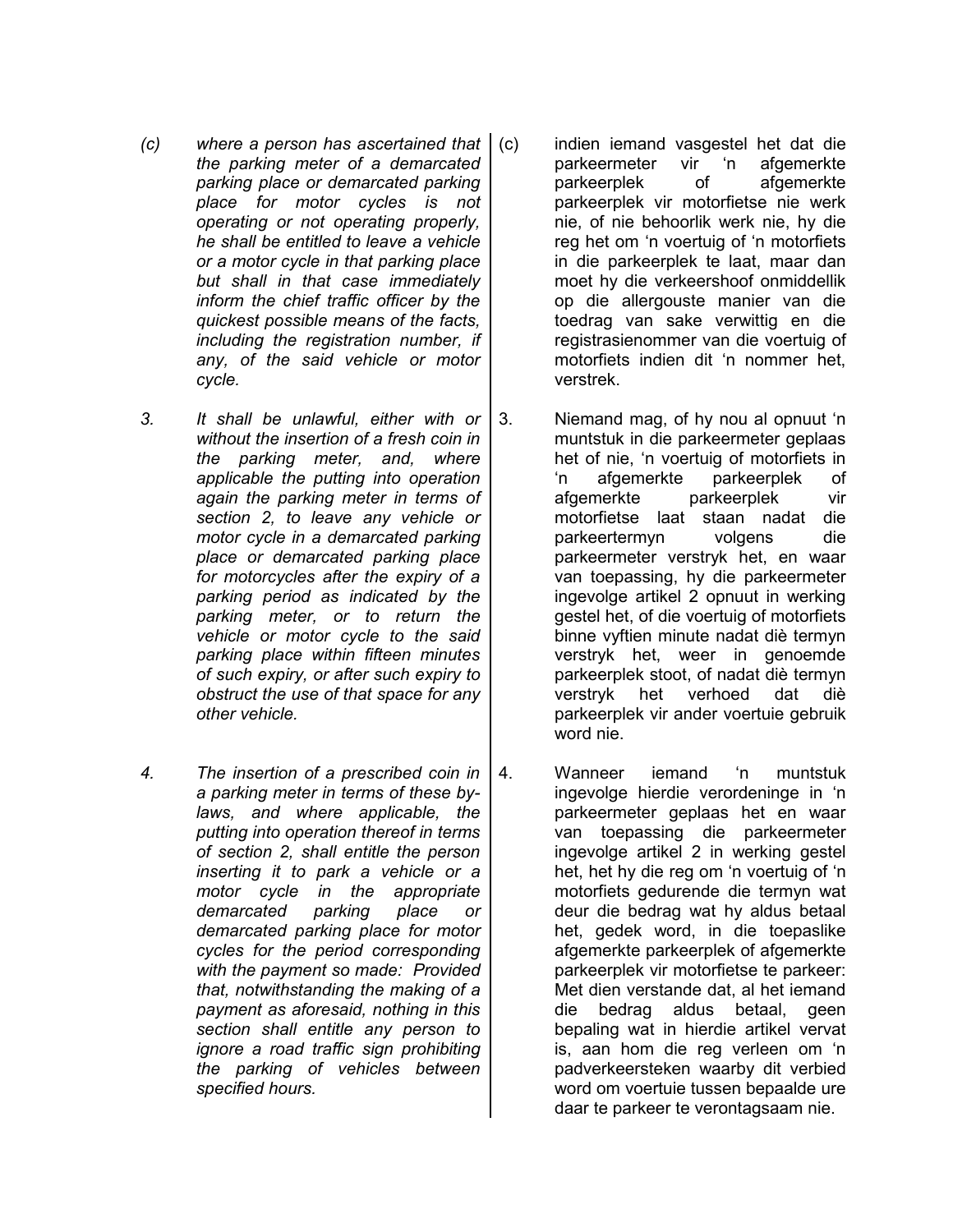- *5. The period during which a vehicle or a motor cycle may be parked in any demarcated parking place or demarcated parking place for motor cycles and the coin or coins to be inserted in respect of that period in the parking meter allocated to any such parking places shall be such as the Council may from time to time by resolution determine, and the said period and the coin to be inserted in respect thereof, shall at all times be clearly indicated on the parking meter itself.*
- *6. It shall be unlawful:-* 6. Niemand mag:-
- *(1) to insert or attempt to insert into a parking meter any coin other than a valid coin of South African currency of a denomination as prescribed by the Council in terms of section 5;*
- *(2) to insert or attempt to insert into a parking meter any false or counterfeit coin or any foreign object;*
- *(3) to damage or deface, or to write or draw on, or to affix any handbill, poster, placard or other document, whether or not of an advertising nature, to a parking meter: Provided that advertising signs approved by the Council, may be attached to any parking meter pole, subject to conditions laid down by the Council;*
- *(4) in any way whatsoever cause or attempt to cause a parking meter to record the passage of time otherwise than by the insertion of the prescribed coin;*
- 5. Die Raad bepaal van tyd tot tyd by besluit hoe lank 'n voertuig of 'n motorfiets in 'n afgemerkte parkeerplek of afgemerkte parkeerplek vir motorfietse geparkeer kan word en watter muntstuk of muntstukke ten opsigte van sodanige tydperk in die parkeermeter wat aan sodanige parkeerplekke toegewys is, geplaas moet word en genoemde tydperk en die muntstuk wat ten opsigte daarvan in die meter geplaas moet word, moet te alle tye duidelik op die parkeermeter self aangegee word.
- 
- (1) 'n ander muntstuk as 'n geldige Suid Afrikaanse muntstuk van 'n waarde deur die Raad ingevolge artikel 5 bepaal, in 'n parkeermeter plaas, of probeer plaas nie;
- (2) 'n vervalste of nagemaakte muntstuk of enige ander voorwerp in 'n parkeermeter plaas, of probeer plaas nie;
- (3) 'n parkeermeter beskadig, ontsier of daarop skryf of teken, of 'n strooibiljet, aanplakbiljet, plakkaat of 'n ander dokument of dit nou vir reklame bedoel is of nie, daarop plak nie: Met dien verstande dat advertensiebordjies deur die Raad goedgekeur, aan enige parkeermeterpaal aangebring kan word, onderhewig aan voorwaardes deur die Raad bepaal;
- (4) in stede daarvan om die voorgeskrewe muntstuk daarin te plaas, ander metodes aanwend of probeer aanwend om 'n parkeermeter die tydsverloop te laat registreer nie;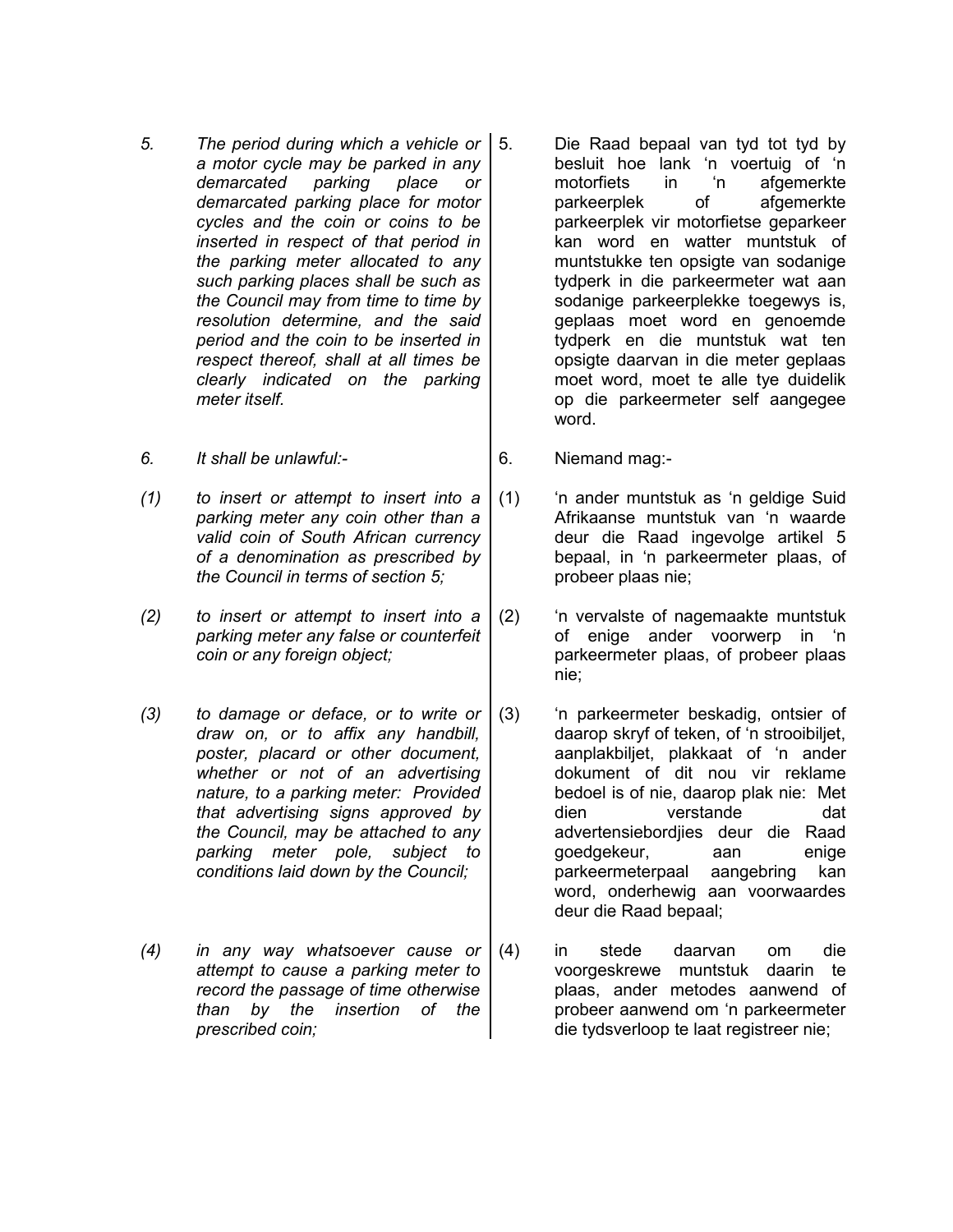- *(5) to jerk, knock, shake or in any way agitate a parking meter which is not working properly or at all, in order to make it do so, or for any other purpose;*
- *(6) to deface, soil, obliterate or otherwise render less visible or interfere with any mark painted on the roadway, or any sign or notice erected for the purposes of these by-laws.*
- *7. Every vehicle or motor cycle shall be so placed in a demarcated parking place or demarcated parking place for motor cycles, other than one which is at an angle to the kerb, that its near side wheels are not more than 450mm from the kerb, and shall in every demarcated parking place or demarcate parking place for motor cycles, be so placed that it is laterally within that space and that the driver's seat, or in the case of a motor vehicle with left-hand drive, the frontpassenger's seat, is opposite and close to the mark known as the driver's marker, painted on the surface of the road or, in the case of a one-way street in which parking on the right-hand side thereof is permitted, on the footway or roadway.*
- (5) 'n parkeermeter wat nie behoorlik werk nie of glad nie werk nie, stamp, skud of op enige ander manier aan die gang probeer kry, of met enige ander doel so iets doen nie;
- (6) 'n merk wat op die pad geverf is of 'n teken of kennisgewing wat aangebring is vir die toepassing van hierdie verordeninge, skend, bevuil, uitwis of op 'n ander wyse minder leesbaar maak nie, of daaraan peuter nie.
- 7. Iedere voertuig of motorfiets moet op so 'n wyse in 'n afgemerkte parkeerplek of afgemerkte parkeerplek vir motorfietse, uitgesonderd 'n ruimte wat 'n hoek met die randsteen vorm, geparkeer word dat die wiele daarvan wat die naaste aan die randsteen is, hoogstens 450mm daarvan af is, en moet voorts op so 'n wyse in genoemde afgemerkte parkeerplek of afgemerkte parkeerplek vir motorfietse gestoot word dat dit oorlangs in die ruimte inpas en dat die bestuurder se stiplek, of in die geval van 'n motorvoertuig met 'n linkerhandse stuur, die voorste passasierstiplek regoor en naby 'n merk is wat as die bestuurder se merk bekendstaan en wat op die blad van die pad, of in die geval van 'n eenrigtingstraat waar daar aan die regterkant ook geparkeer kan word, op die sypaadjie of pad geskilder word.